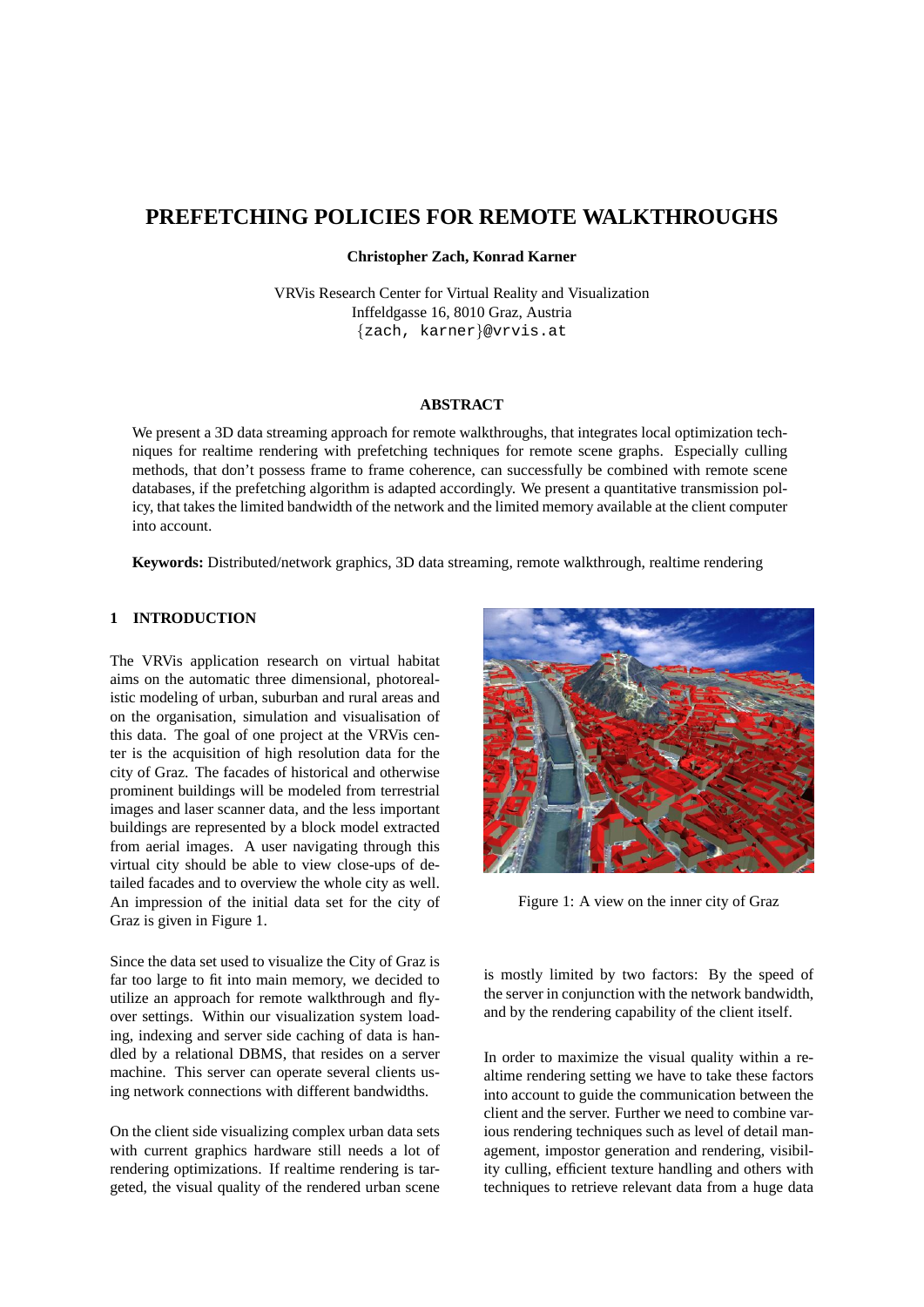set residing on a slow secondary storage.

We utilize an approach based on the estimation and optimization of certain quantities. This is in contrast to other approaches, that emphasize qualitative heuristics often based on a predefined sematics of the objects within the scene (e.g. area of interest [Hesin98], [Schma97]).

This work is a first step towards a visualization framework that fits our requirements.

#### **2 BACKGROUND**

## **2.1 Frame rate control**

Even with current 3D graphics hardware rendering large data sets still needs acceleration techniques to achieve sufficient high frame rates. Acceleration schemes essentially choose the objects from the complete data set, that should be drawn in the next frame, and the appropriate rendering method, dependend on the current viewing parameters. In [Funkh93] a system that guarantees minimal frame rates is discussed.

Some of these techniques have an impact on the visual quality of the rendered scenes, others are lossless in this respect. More important we distinguish between acceleration methods, that comprise spatial coherence, if the viewing parameters change slightly, and methods that produce very different results for nearby viewing parameters.

A very basic rendering optimization is *view frustum culling*. Only objects, that are at least partially within the current viewing frustum, need to be rendered. This technique directly depends on the viewing parameters.

In densely occluded scenes like urban walkthrough scenarious *occlusion culling techniques* [Telle91], [Cohen00] can further reduce the amount of geometry to be rendered without loss in the visual quality. The space of view positions is partitioned into view cells and the set of visible objects from every view cell is computed. Therefore for a given view position the set of unoccluded objects can be determined and afterwards combined with view frustum culling to obtain the set of actually visible objects. Occlusion culling is usually not very effective in fly over settings.

Culling methods reduce the amount of data to be rendered, but this can still be too much to guarantee the frame rate requirements. The remaining acceleration techniques choose the rendering method for objects, that assures a suitable visual quality. Unlike culling methods these techniques may reduce the visual quality of the rendered image. These methods represent a trade-off between image quality and rendering speed.

Level of detail management [Clark76] and image based rendering [Macie95] replace the object's full geometry with a representation, that is faster to render. Since our data set has a huge spatially extension, we employ the LOD-R-tree concept [Kofle98] for a combined indexing and LOD management system.

## **2.2 Rendering over a Network**

In our opinion, rendering over a network, where the complete data set for the scenery resides on a remote computer, is not substantially different from rendering data sets, that are too large to fit into main memory and have to be paged in from a secondary storage. The remote rendering setting allows the data set to be shared among the client in contrast to the local rendering setting with paging.

Thus we view the server in the remote rendering setting as some kind of secondary storage with a bandwidth that is order of magnitudes slower than local hard disks.

The rendering system is faced with 2 decision problems: Which data should be retrieved over the network and what should be rendered from the directly available data in the client cache for the next frame? Basically these two challenges can be treated independendly, such that the requests to the server for data retrieval are not directly related to the needs of realtime rendering.

Nevertheless rendering acceleration techniques should guide the communication with the server.

## **2.3 Streaming for Remote Walkthroughs**

Our framework is strongly inspired by the work done by Teler and Lischinsky [Teler01]. They formulated the remote walkthrough setting as an optimization problem as follows: For a known path of the viewer, optimize the visual quality along this path. More formally: Let the walkthrough start at time  $t = 0$  and end at time  $T$ . For every object  $i$  there exists a set of different representations  $r_{ij}$ . These can be various levels of detail, impostors etc. For a given viewing parameter  $\vec{v}$ , that consists essentially of position and viewing direction, we can estimate the influence on the visual quality if  $r_{ij}$  is rendered. This quantity is called the *benefit*  $b_{ij}(\vec{v})$  of  $r_{ij}$ . As in [Funkh93] the benefit is a product of the following factors: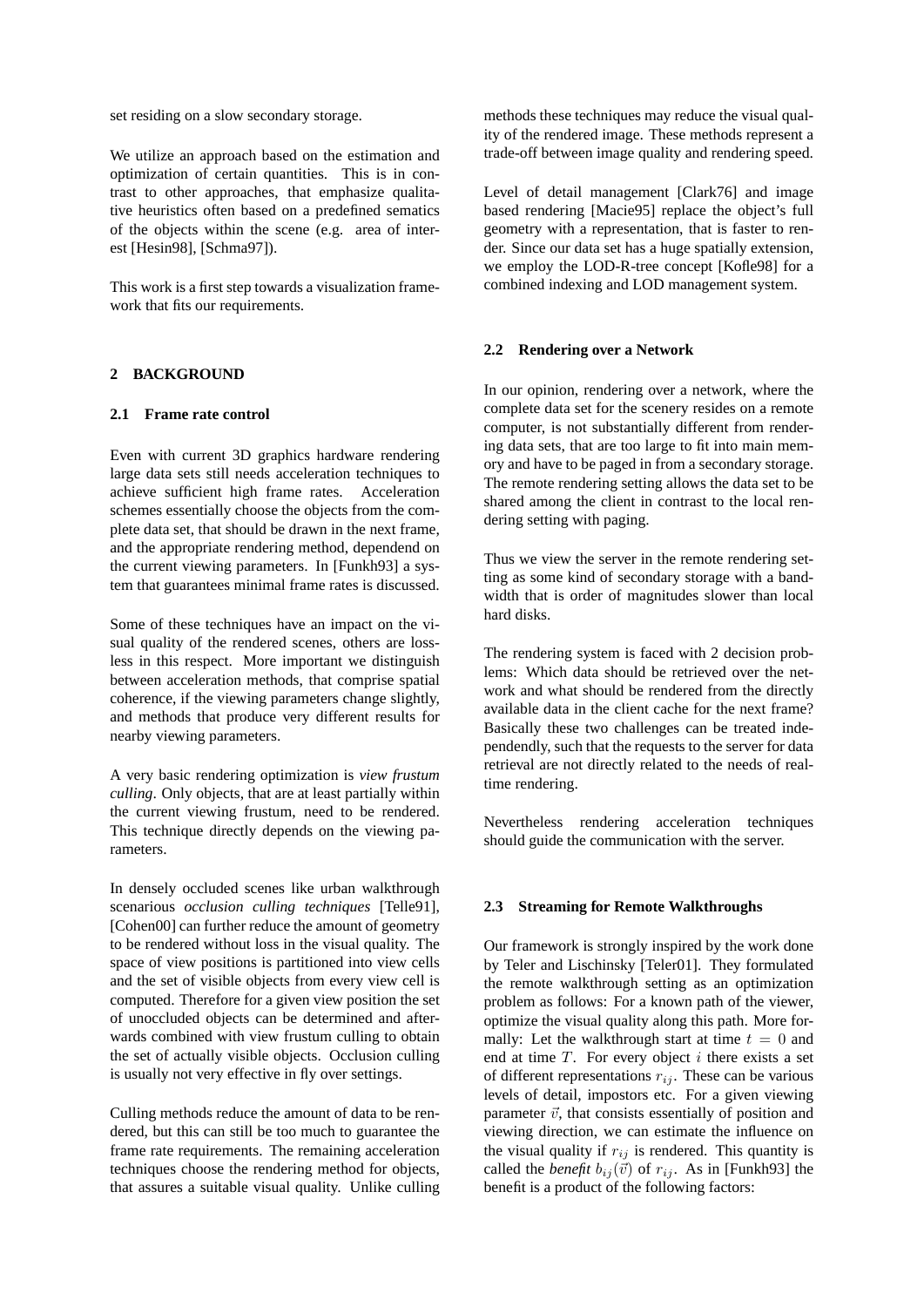- The *accuracy* is a measure, how well the rendering of the representation is compared to the rendering of the full model.
- The *visibility* determines, how much of the object is seen. Visibility determination is based on view frustum culling and occlusion culling.
- Not every object in the scenery has the same *importance* to the viewer. Usually the viewer focuses objects in the center of the viewport, but importance calculation depends strongly on the field of application.
- Switching between different representations for the same object may cause noticeable artifacts and therefore the switching should be as smooth as possible.

These factors are estimated with empirically found formulas based on the relative position of the object to the viewer. Details are given in [Funkh93] and [Teler01].

Since the representations are available at the client side only after retrieving it from the server, the set  $R_i(t)$  of representations for object i at time t is limited:

$$
\sum_{i} \sum_{j \in R_i(t)} d_{ij} \le t,\tag{1}
$$

where  $d_{ij}$  is the time needed to retrieve  $r_{ij}$ . Further we define the maximum benefit  $b_i^t(\vec{v})$  of the representations of object  $i$  available at the client side at time  $t$ as

$$
b_i^t(\vec{v}) = \max_{j \in R_i(t)} b_{ij}(\vec{v})
$$

Assuming that the path  $\vec{v}_t$  is known in advance, the task is now to optimize the cumulative benefit along this path:

Maximize 
$$
\sum_{i} \int_{t=0}^{T} b_i^t(\vec{v}_t) dt
$$
 subject to Eq. 1

The solution of this problem is a sequence of retrievals. Since the representations are retrieved sequentially, the optimization problem can be reduced to a sequence of one-step decision problems: Let  $t_0, \ldots, t_m$  be the decision times. At time  $t_k$ , maximize

$$
\sum_{i} \int_{t=t_k}^{T} \max(b_i^t(\vec{v}_t) - b_i^{t_k}(\vec{v}_t), 0) dt, \qquad (2)
$$

again subject to Eq. 1. Eq. 2 is called the *added benefit integral.* Hence we will write  $a \oplus b$  instead of  $\max(a - b, 0)$  for convenience. Solving this problem the scheduler knows, which representation should be retrieved next. The greedy strategy for the scheduler

is the selection of that  $r_{ij}$ , that maximizes the added benefit to cost ratio

$$
\frac{1}{d_{ij}}\int_{t=t_k}^T b_{ij}(\vec{v}_t) \ominus b_i^{t_k}(\vec{v}_t) dt.
$$

Since we don't know the true viewing parameters at time  $t$ , we utilize a prediction of the future path based on the motion of the user in the recent past. If we expect that the predicted path is valid for some time interval  $[t_k, t_k + \delta]$ , then the scheduler would choose that  $r_{ij}$ , that maximizes

$$
\frac{1}{d_{ij}}\int_{t=t_k}^{t_k+\delta} b_{ij}(\vec{v}_t) \ominus b_i^{t_k}(\vec{v}_t) \, att(t-t_k) \, dt.
$$

Here  $att(\cdot)$  is some attenuation function, that possibly assigns less weight to the more distant future, thus expressing the lower confidence about temporally distant predictions. Since we deal with the uncertainty of the predicted paths in a different way as described in the next section, we assume, that  $att \equiv 1$ .

Within this framework it is implicitly assumed, that streaming over a network is the only limiting bottleneck in the visualization system. Neither the memory available to the client nor the rendering capabilities of the client influences the scheduling.

#### **3 THE BENEFIT INTEGRAL REVISITED**

**A worst case scenario** In this section we argue, that maximizing the added benefit integral in Eq. 2 is not sufficient for our urban visualization system. Imagine the following situation: The user is navigating on the ground and inspecting the facades in a close up view, thus most buildings are occluded. While navigating the user approaches the facade of a historical building and the predicted path suggests, that the texture of this particular facade should be refined. Since this texture is large, it needs some time to be transmitted over the network. In the mean time, the user possibly changes his intention and probably moves straight upwards above the roofs.

Now the scheduler is faced with two options:

- 1. Occluded objects are not retrieved during the navigation on the ground. This yields poor visual quality of the objects at some distance, if the new viewpoint is above the roofs, in case the network bandwidth is too small to retrieve the necessary objects fast enough.
- 2. Representations of occluded objects are retrieved during the pure walkthrough navigation. If the user continues his walkthrough, the visual quality of the facades is unnecessarily low.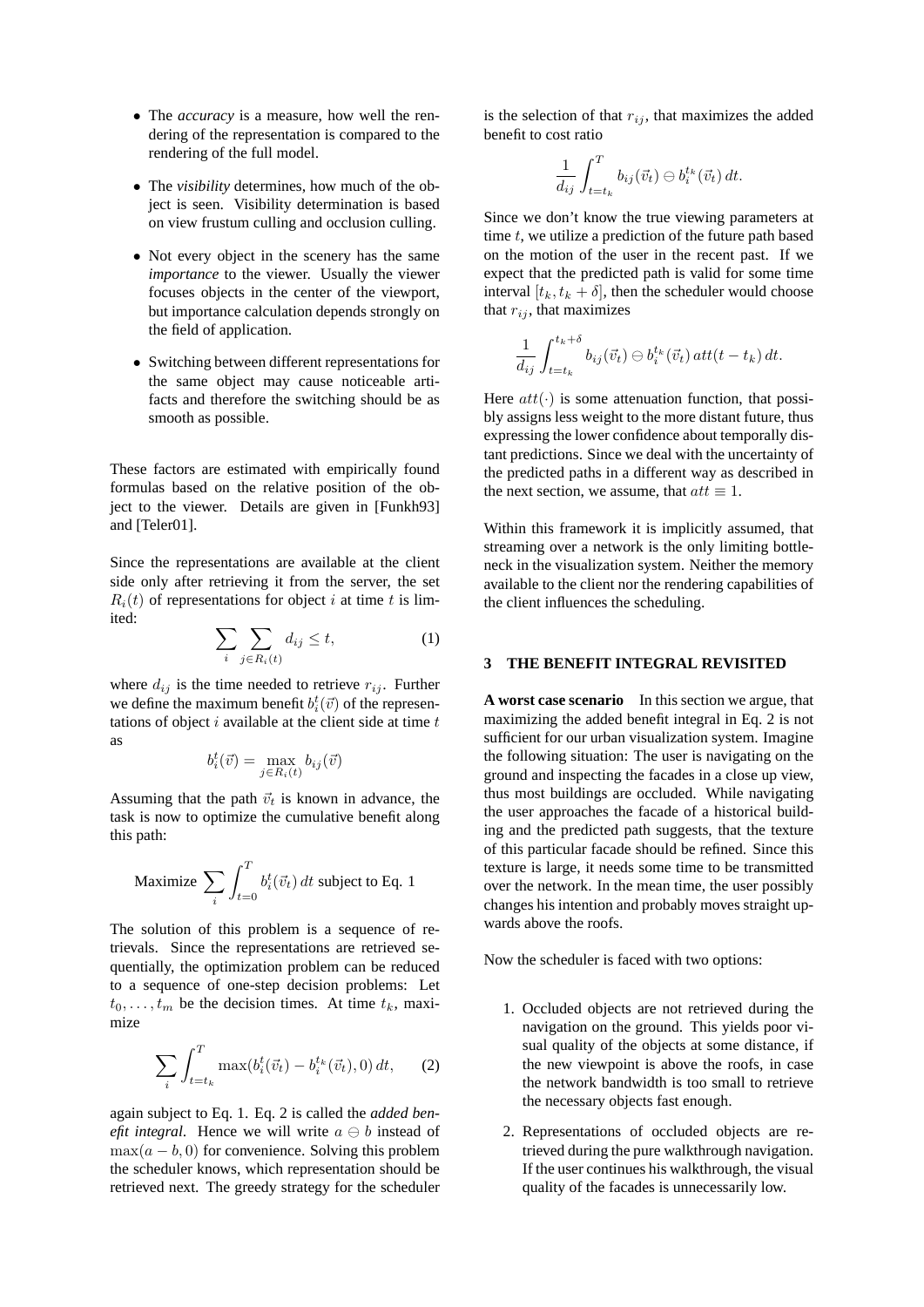The main point is, that the path prediction is not perfect and the user may change his path suddenly while a representation is retrieved. Since the path prediction becomes more uncertain in the more distant future, one may use some weighting in the benefit integral in Eq. 2. But such a weighting scheme doesn't help, since the only effect is, that long term planning is mostly inhibited and the scheduler is not guided to prefetch crucial data.

**Augmenting the objective function** We would like a scheduling policy with the following property: Maximize the visual quality along the predicted path while maintaining a sufficient quality, if the prediction fails. Thus we claim, that the *worst case benefit*

$$
W^{t}(\varepsilon) := \min \left\{ \sum_{i} b_{i}^{t}(\vec{v}) : \vec{v} \in N(\vec{v}_{t}, \varepsilon) \right\} \quad (3)
$$

is as close to some achievable benefit as possible.  $N(\vec{v}_t, \varepsilon)$  is some neighbourhood of  $\vec{v}_t$  discussed later. We will denote this constraint rather informally as

$$
W^t(\varepsilon) \ge Q. \tag{4}
$$

Eq. 2 together with Eq. 1 and this additional constraint for a suitable  $\varepsilon$  forms a new optimization problem. We can observe the following properties of this problem:

- 1. At startup time of the client  $(t = 0)$ , no solution is feasible. Therefore an auxiliary problem has to be solved to satisfy the worst case benefit constraint Eq. 4.
- 2. Fulfilling the worst case benefit constraint the client would retain every representation it receives during the walkthrough. Thus the client may exhaust the memory resources and an additional constraint to limit the memory consumption by the client is required. Let  $m_{ij}$  denote the memory required for representation  $r_{ij}$ and  $M$  the total available memory at the client side, then we must postulate, that

$$
\sum_{i} \sum_{j \in R_i(t)} m_{ij} \le M. \tag{5}
$$

Note that this constraint is not a 'hard' one. It only expresses, that the size of the resident set of objects at the client side is limited. The scheduler is still free to discard already retrieved representations. The implication of this is considered in Section 4.

3. Q depends on the bandwidth of the network and the memory available to the client. If the bandwidth or the local memory are enlarged,

the image quality even in the worst case should increase. Q depends on the current viewing position, too: In less complex regions it is simpler to approach the best achievable benefit than in regions with high complexity. Therefore Eq. 4 shouldn't be read literally.

Instead of optimizing the added benefit integral with three constraints, we lift the worst case benefit constraint into the objective function. The new objective function is now

$$
\frac{\alpha}{\delta} \sum_{i} \int_{t=t_k}^{t_k+\delta} b_i^t(\vec{v}_t) dt + (1-\alpha) W^t(\varepsilon) \tag{6}
$$

 $\alpha$  is essentially a Lagrangian multiplier and needs to be determined by the appropriate min-max problem. Usually  $\alpha$  will be assigned empirically, depending on the expected accuracy of the path prediction method. The added benefit integral is normalized (divided by  $\delta$ ) to obtain the expected gain along the predicted path.

**The Neighbourhood**  $N(\vec{v}_t, \varepsilon)$  Since the next decision by the scheduler is made at time  $t_k + d_{ij}$ , the user has time  $\varepsilon = d_{ij}$  to move completely in a different way than predicted or to look in a different direction. The viewing position and direction that can be reached in this time depends on the maximal translational velocity  $\vartheta$  and the maximal angular velocity  $\omega$ . All possible viewing parameters at time  $t_k + d_{ij}$  are gathered in the set  $N(\vec{v}_t, d_{ij})$ .

The shape of  $N(\vec{v}_t, d_{ij})$  depends on the interaction facilities of the viewing interface. E.g. if the user interface allows either to rotate the viewing direction or to move forward along a straight line, then the set of accessible viewing positions within period  $\varepsilon$  is part of a spiral shape.

Instead of using the true neighbourhood we enlarge this set, such that it consists of all viewing parameters, where the view point has distance less than  $\vartheta \varepsilon$  to  $\vec{v}_t$ and the viewing direction change is  $\omega \varepsilon$  at most.

**The Impact of the Augmented Objective Function** Integrating the worst case benefit into the objective function has the benefit, that rendering optimizations can guide the scheduling, that don't have a frame to frame coherence. Consider view frustum culling: Modifiying the viewing direction changes the set of visible objects within few frames. Thus every remote rendering system requires some prefetching of objects, that are within an enlarged view frustum.

Essentially the same is true for occlusion culling. Yet occluded objects may become visible after a slight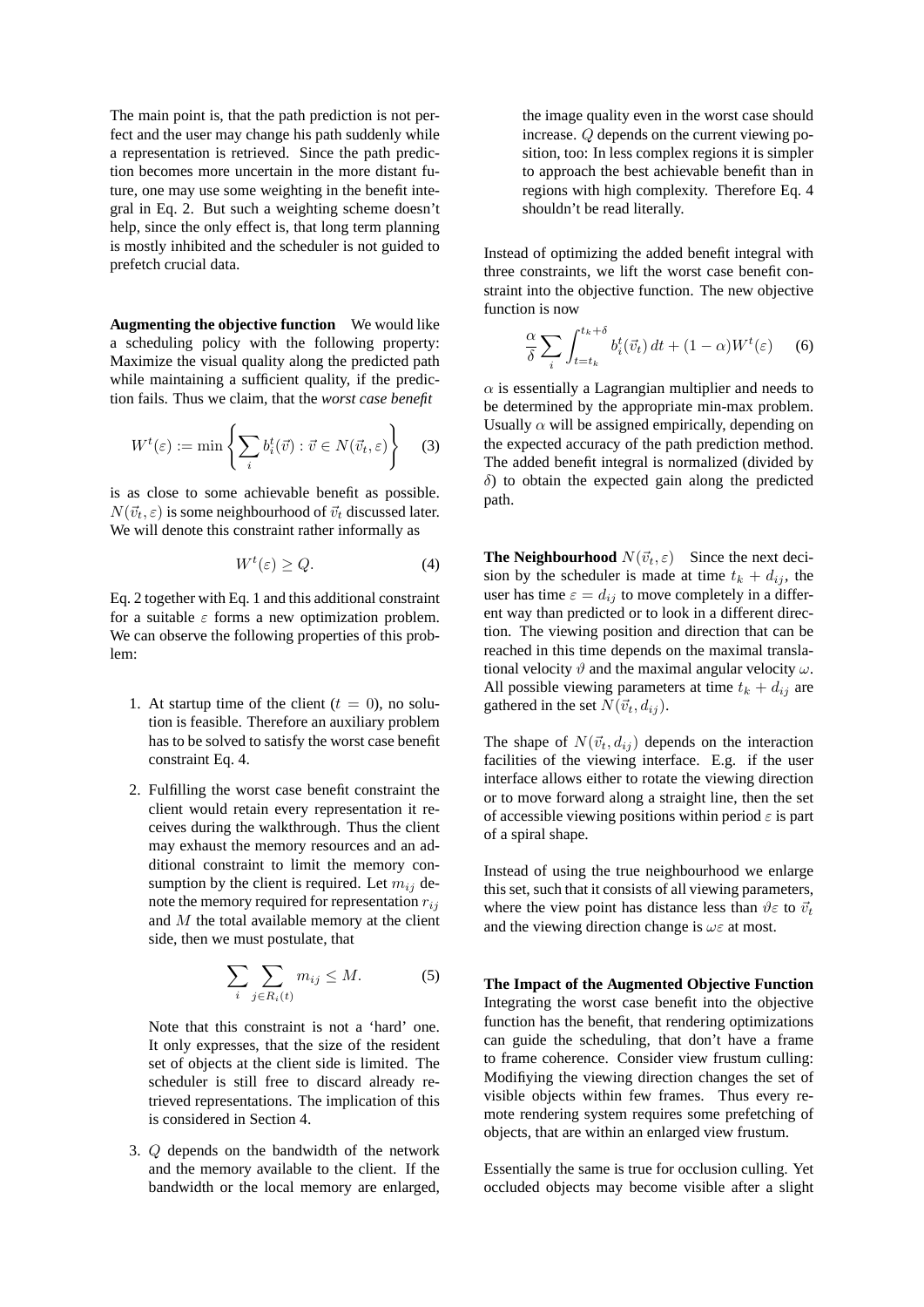change of the viewing position. To compensate for errors of the path prediction some kind of prefetching of potentially visible objects is needed again. Our objective function takes care of these strategies implicitly.

Of course, distance based LODs and impostered in the far field are much less sensitive to a failure of the path prediction as long as the maximum velocity of the viewer is rather limited.

## **4 THE GREEDY SCHEDULING POLICY**

We ignore the problem of heap fragmentation and assume that the available memory  $M$  can be used thoroughly without any unused memory holes due to fragmentation.

**Benefit Gains and Losses** The increase of the benefit of object i after retrieving the representation  $r_{ij}$  is the benefit gain:

$$
\Delta b_i^t = \alpha \Delta b_{ij}^t + (1 - \alpha) \Delta \tilde{b}_{ij}^t,\tag{7}
$$

where

$$
\Delta b_{ij}^t = \frac{1}{\delta} \int_t^{t+\delta} b_{ij}(\vec{v}_t) \ominus b_i^t(\vec{v}_t) d\tau
$$

and

$$
\Delta \tilde{b}_{ij}^t = \min \{ b_{ij}(\vec{v}) \ominus b_i^t(\vec{v}) : \vec{v} \in N(\vec{v}_t, d_{ij}) \}.
$$

Here  $\Delta b_{ij}^t$  estimates the expected added benefit along the predicted path and  $\Delta \tilde{b}_{ij}^t$  measures the added benefit in the case of a completely wrong prediction. Discarding the representation  $r_{ij}$  by the client may result in a loss of  $-\Delta b_{ij}^t$  in the estimated visual quality.

**Selecting the Next Object to Retrieve** Due to the memory restriction the retrieval of a new representation may require some representations to be discarded on the client side. If  $r_{ij}$  is a candidate for retrieval, the set  $D_{ij}^t$  of discarded objects must satisfy

$$
M - \sum_{r_{i'j'} \notin D_{ij}^t} m_{i'j'} \ge m_{ij}.
$$
 (8)

The gain of receiving  $r_{ij}$  must be compared with the loss of discarding  $D_{ij}^t$ . Determining the optimal set  $D_{ij}^t$  yields to a nested optimization problem, therefore the following greedy algorithm is applied: Sort the representations resident at the client according to the estimated loss to memory size ratio  $-\Delta b_{i'j'}^t/m_{i'j'}$ and insert them in ascending order into  $D_{ij}^t$  until Eq. 8

is satisfied. Often it may happen, that many representations resident at the client have a loss of zero. In this case an LRU (least recently used) scheme can be applied to discard objects, that are probably not useful in the near future.

To choose the representation to retrieve next, compute the net return

$$
\Delta b_{ij}^t - \sum_{r_{i'j'} \in D_{ij}^t} b_{i'j'}^t.
$$
\n(9)

If the net return is negative for all candidates, a download will result in a decrease of the objective function. Therefore the scheduler postpones this decision for a predetermined duration and no communication over the network takes place. Otherwise the scheduler initiates the retrieval of the representation with the best net return to transmission time ratio.

#### **5 IMPLEMENTATION ISSUES**

So far we didn't mention, wether the scheduler resides at the client or at the server. Since the server is responsible for multiple clients, we assume, that every client has its own scheduler and the transmissions are initiated by the client. This approach fits well with the use of a database management system on the server. Thus, we suppose that any data required by the scheduler (like the transmission times  $d_{ij}$  for every object) is available at the client side instantly. In real settings, this data will be sent over the network as well, but we ignore the impact of these transmission on the actual scheduling.

As already mentioned in 2.2 we propose an independent scheduler to achieve constant frame rates. Nevertheless the scheduler responsible for the network communication should somehow prefer representations that are faster to render. Imagine a distant landscape, that is modeled as a regular mesh and assume, that the scheduler may retrieve a corresponding imposter or the mesh itself, both with approximately the same transmission time and the same benefit. The impostor is usually preferable to speed up rendering of the frames. One heuristical solution is to augment the benefit  $b_{ij}$  with an additional factor, that expresses the geometric complexity to image quality ratio. An exact solution is not feasible, because it requires solving a nested optimization problem.

The evaluation of the added benefit integral is discussed in [Teler01]. It remains to describe the estimation of the worst case benefit. In Section 3 we already discussed the set  $N(\vec{v}_t, \varepsilon)$  of viewing parameters, that can be accessed during navigation in the worst case. At first, estimation of the worst case benefit involves the computation of visibility. Since our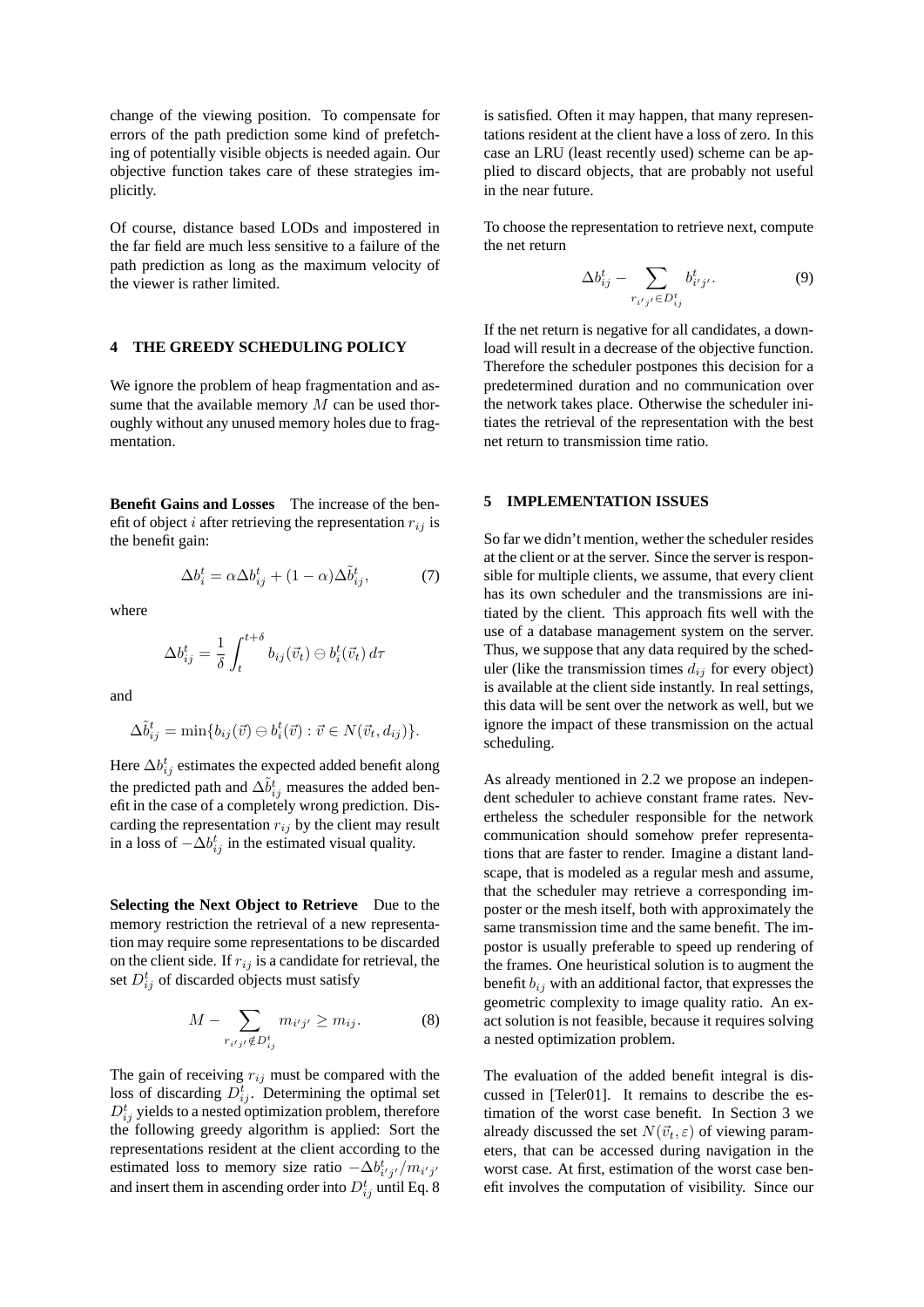occlusion culling system is based on a precomputed PVS (potentially visible set from a view cell) algorithm, the set of objects visible from  $N(\vec{v}_t, \varepsilon)$  can be estimated as the union the PVS of every view cell, that is within distance  $\vartheta \varepsilon$  from  $\vec{v}_t$ . If  $\omega \varepsilon < \pi$ , view frustum culling with an enlarged frustum can be applied additionally.

Estimating the worst case accuracy of a representation within  $N(\vec{v}_t, \varepsilon)$  depends on the type of formula for accuracy calculation. Usually the minimal benefit is realized on the boundary of  $N(\vec{v}_t, \varepsilon)$  and independent of the viewing direction. Thus, we are faced with a minimization problem on a circle around the current viewing position  $\vec{v}_t$ , which often can be solved easily. E.g. the accuracy estimation for LOD representations in [Teler01] is based on the distance of the object to the viewing position. Therefore the worst accurary for LOD objects is attained at the closest position to the considered object within  $N(\vec{v}_t, \varepsilon)$ . The situation is quite similar for impostors, since their accuracy depends on the relative position of the viewer to the position the impostor was generated for.

So far we considered only representations for single objects. Especially far field impostors are not generated for individual objects but for several spatially related objects at once. Therefore impostors usually affect the benefit values of several objects and thus the framework has to be slightly generalized to take this into account. The same is true for our LOD-R-tree concept, since the transmitted LOD geometry may represent several buildings.

Finally we have to estimate the transmission durations  $d_{ij}$ . We assume, that  $d_{ij}$  correlates strongly with the size of the transmitted representation and we add a fixed duration for communication overhead. If  $M_{ij}$ bytes are transmitted for  $r_{ij}$ , then  $d_{ij} = c M_{ij} + \tau$ .  $M_{ij}$  must not be equal to  $m_{ij}$ , because transmitted data may be compressed or otherwise different from the memory representation. The two parameters  $c$  and  $\tau$  can be estimated from few test transmissions done in the initialization phase of the client.

**Spatial Indexing** Benefit computation involves the determination, wether an object overlaps with an enlarged viewing frustum. Doing this with a linear search is not feasible for a large data set, thus an acceleration scheme for geometric queries must be employed. Usually some hierarchical method is utilized. We currently use an R-tree [Guttm84] for spatially organizing the scene. Due to the large size of the spatial index the full R-tree is located at a server, that is not necessarily identical with the scene database server. The client requests and caches parts of this tree, as it is required during traversal of the scene.

In the future this R-tree will be replaced with a readonly hierarchical index, that additionally stores LOD representations of its subtrees in its inner nodes. This way simplified geometry for objects can be retrieved during the traversal of the spatial index without the need to visit unnecessary leaf nodes.

This shortened traversal must be consistent with the scheduling policy. If the tree traversal stops too early an unsuitable coarse LOD representation might be returned. On the other hand, unnecessary visits of nodes should be minimized. The solution is quite simple: We assume, that the LOD representations stored at the inner nodes are visually perfect if viewed at least from a certain distance. This distance is known for every node in advance. The representation stored in an inner node is good enough, if the viewing position has at least this distance to the corresponding objects until the next decision is made, regardless of the movement of the viewer.

The same considerations must be taken into account for other spatially organized objects like view dependend ground textures and terrain meshes.

## **6 CONCLUSION AND FUTURE WORK**

We have presented a framework for streaming scenes in a remote fly over setting. Currently this framework still is of theoretic nature and experiments to investigate the actual properties of the scheduler need to be done. Integrating this framework into our software is ongoing work.

Nevertheless this framework can serve as a starting point for prefetching algorithms part of remote rendering systems, since it is not specific to any field of application and contains general applicable quantities.

Further work is needed to tackle the visual artifacts, that appear, whenever visible objects change their representation. Currently we are uncertain if hysteresis reduction can be done solely within our framework or if it is beyond the scope and should be handled separately. Using a hysteresis factor in the benefit value the scheduler will prefer less drastic changes in representations, but ignores the fact, that representations should be allowed to change significantly for currently invisible objects.

The integration of partial traversal of spatial indices with benefit estimation is one step to reduce the time required by the scheduler itself. If the user navigates permanently, our initial implementation of the scheduler uses a lot of time to evaluate the benefit function. Whenever the user rests the system reuses al